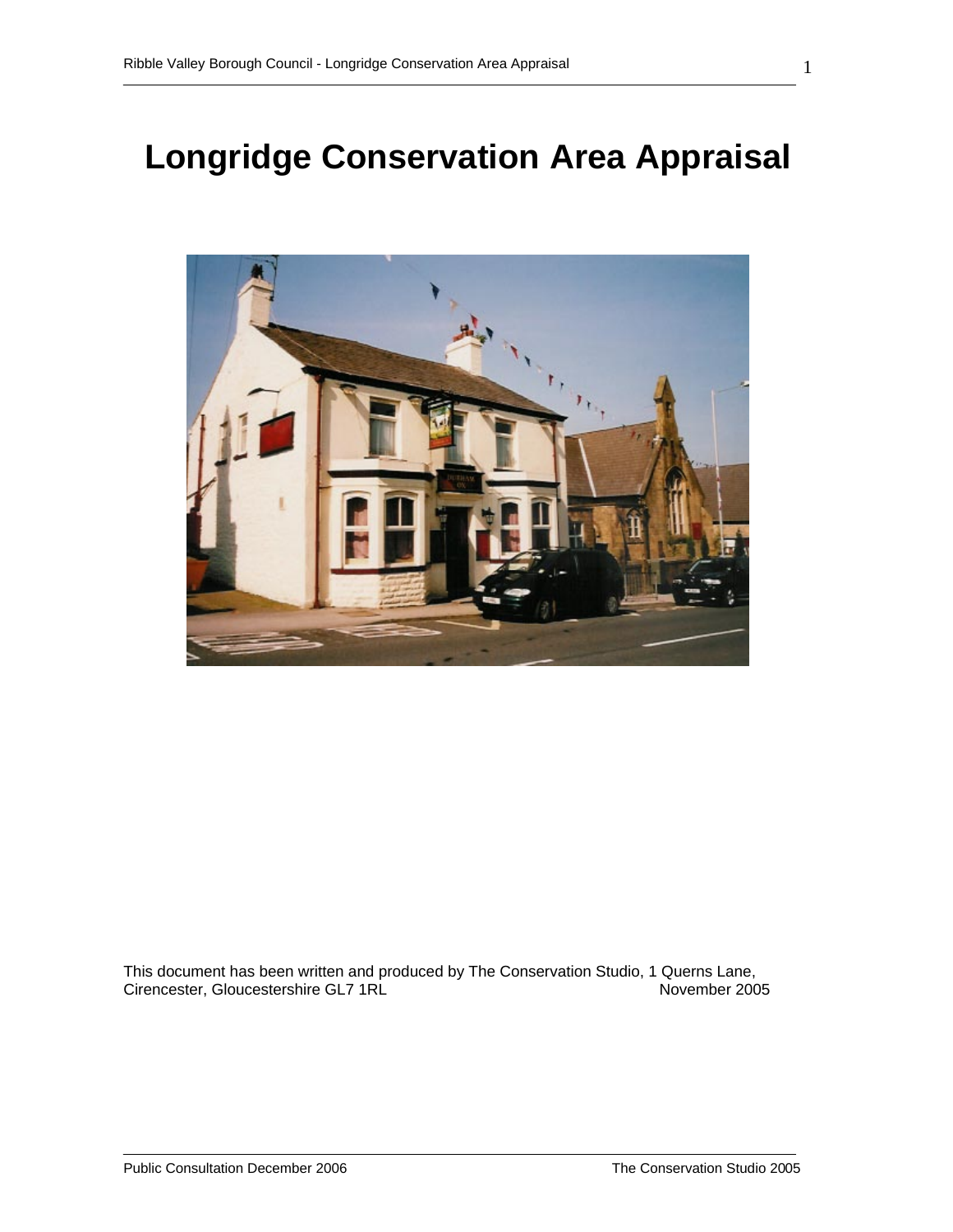# **CONTENTS**

#### **Introduction**

Purpose of the appraisal Summary of special interest

**The planning policy context**  Local planning policy

#### **Location and setting**  Location and context

General character and plan form

#### **Landscape setting**

Topography, geology, relationship of conservation area to surroundings

#### **Historic development and archaeology**

Origins and historic development

#### **Spatial analysis**

Key views and vistas The character of spaces within the area

#### **Definition of the special interest of the conservation area**

Character areas Activities/uses The effect of historical development on plan form Architectural and historic character Building methods, materials and local details Listed buildings Buildings of Townscape Merit Public realm: Floorscape, street lighting and street furniture Green spaces, trees and other natural elements Local details and features

#### **Issues**

Strengths Weaknesses **Opportunities** Threats

#### **Recommendations**

Longridge Conservation Area boundary review Improvements to the public realm Monitoring and review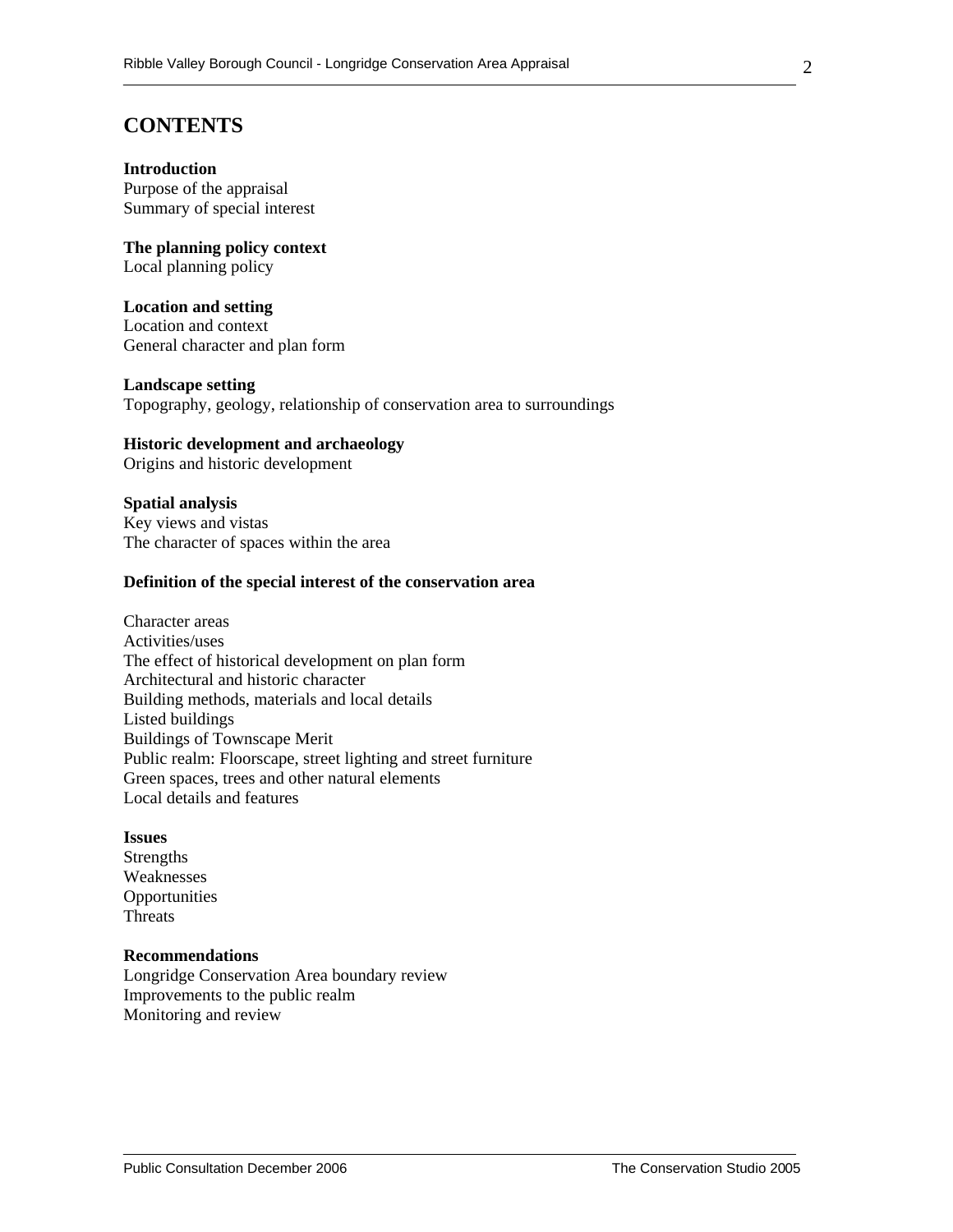# **LONGRIDGE CONSERVATION AREA APPRASAL**

# **Introduction**

#### **Purpose of the appraisal**

This appraisal seeks to record and analyse the various features which give the Longridge Conservation Area its special architectural and historic interest. The area's buildings and spaces are noted and described, and marked on the Townscape Appraisal map along with listed buildings, buildings of townscape merit, significant trees and spaces, and important views into and out of the conservation area. There is a presumption that all of these features should be "preserved or enhanced", as required by the legislation.

This appraisal builds upon national policy, as set out in PPG15, and local policy, as set out in the Local Plan 1998, and provides a firm basis on which applications for development within the Longridge Conservation Area can be assessed.

#### **Summary of special interest**

The Longridge Conservation Area was designated on 20 December 1979 and extended on 7 October 2003.

The special interest that justifies the designation of the Longridge Conservation Area derives from the following features:

- Good example of a Lancashire industrial town
- Former cotton mills and local stone quarries were important to the town's development in the  $19<sup>th</sup>$  century
- Tootle Heights quarries to north of Longridge supplied prestigious  $19<sup>th</sup>$  century buildings in Preston, Liverpool and elsewhere
- The conservation area is based on three main streets which all contain good quality  $19<sup>th</sup>$  century stone building
- Long terraces of mill workers' housing of the mid to late  $19<sup>th</sup>$  century
- Survival of Sharley Fold Farmhouse from the early $17<sup>th</sup>$  century
- Listed late  $18<sup>th</sup>$  century handloom workers cottages
- Towneley Gardens and bowling green in the centre of the town
- Location near to the Forest of Bowland

# **The planning policy context**

Conservation areas are designated under the provisions of Section 69 of the Planning (Listed Buildings and Conservation Areas) Act 1990. A conservation area is defined as *"an area of special architectural or historic interest the character or appearance of which it is desirable to preserve or enhance"*. It is the quality and interest of an *area*, rather than that of individual buildings, which is the prime consideration in identifying a conservation area.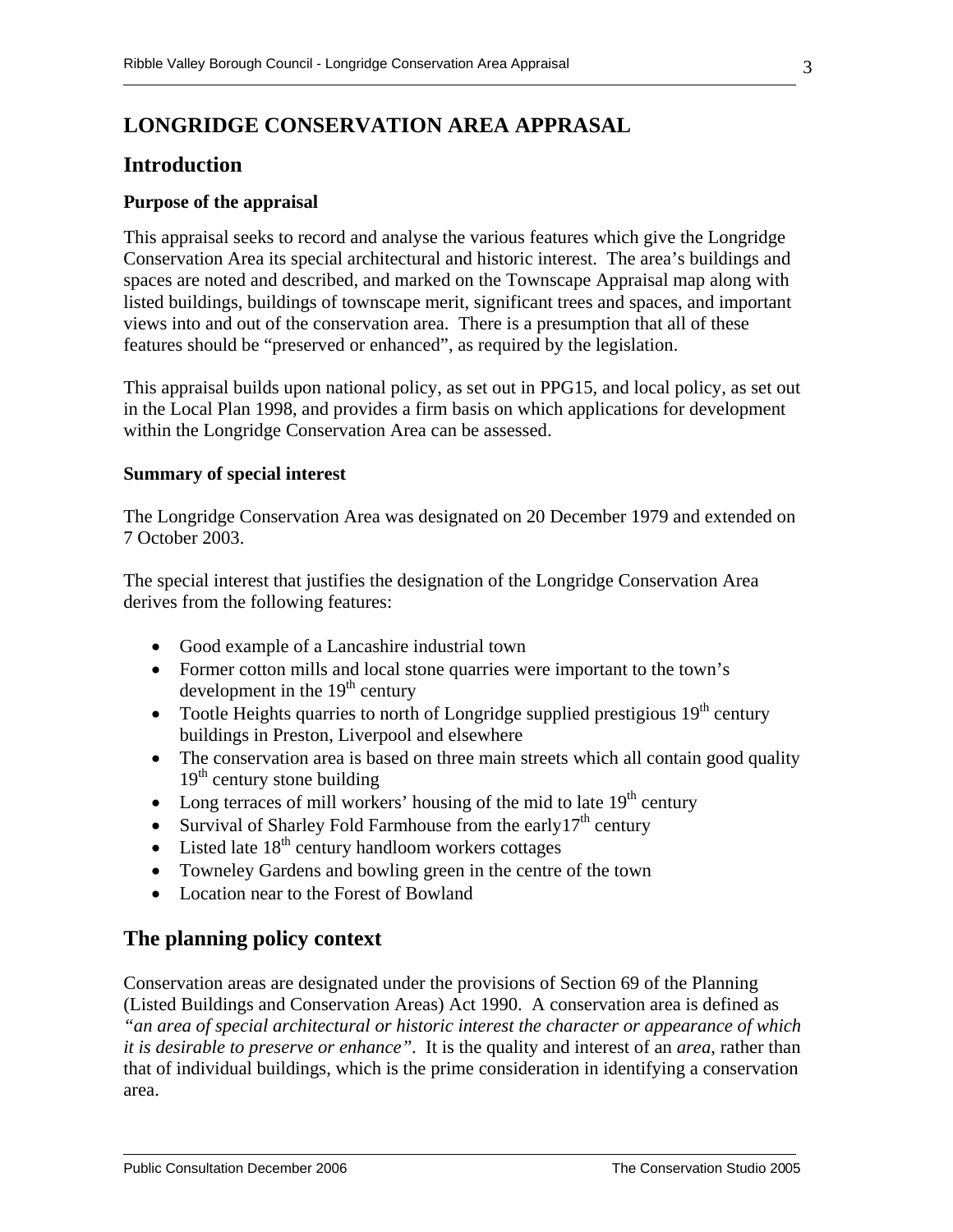Section 71 of the same Act requires local planning authorities to formulate and publish proposals for the preservation and enhancement of any parts of their area which are conservation areas. Section 72 specifies that, in making a decision on an application for development in a conservation area, special attention shall be paid to the desirability of preserving or enhancing the character or appearance of that area.

This document should be read in conjunction with national planning policy guidance, particularly Planning Policy Guidance Note 15 (PPG 15) – Planning and the Historic Environment. The layout and content follows guidance produced by English Heritage, the Heritage Lottery Fund and the English Historic Towns Forum.

## **Local planning policy**

Local planning policies for the preservation of scheduled monuments and conservation of historic parks and gardens, listed buildings and conservation areas are set out in the Ribble Valley Local Plan which was adopted in June 1998 (Policies ENV14, ENV15, ENV16, ENV17, ENV18, ENV19, ENV20, ENV21) and the Joint Lancashire Structure Plan 2001- 2016 which was adopted on  $31<sup>st</sup>$  March 2005 (Policies 20 and 21, supported by draft Supplementary Planning Guidance (SPG) entitled 'Landscape and Heritage').

# **Location and setting**

#### **Location and context**

Longridge is situated below the southern end of the Longridge Fell, a five kilometre long ridge which ends in Jeffrey Hill, and which marks the northern side of the rolling landscape of the valley of the River Ribble. Clitheroe, the principal town in the area, lies some ten kilometres to the east.

#### **General character and plan form**

The Longridge Conservation Area contains mainly  $19<sup>th</sup>$  century stone buildings arranged along three principal streets, giving it a very urban character in comparison to other conservation areas in the District. Its shape is rather convoluted being based on the main street (Berry Lane) with T-shaped extensions at either end along Derby Road/Inglewhite Road in the west and Fell Brow/Market Place/King Street to the east. The boundaries of the conservation area currently encompass the main buildings along the streets, largely representing 18<sup>th</sup> and 19<sup>th</sup> century development. Beyond, Longridge has expanded in the  $20<sup>th</sup>$  century and is now a relatively large settlement with a population of 7546.

The development of Berry (formerly Burey) Lane dates to the  $19<sup>th</sup>$  century and is a long, straight road set at right angles to the earlier Market Place. The railway line which once crossed it has been removed and the former station converted into offices for the Town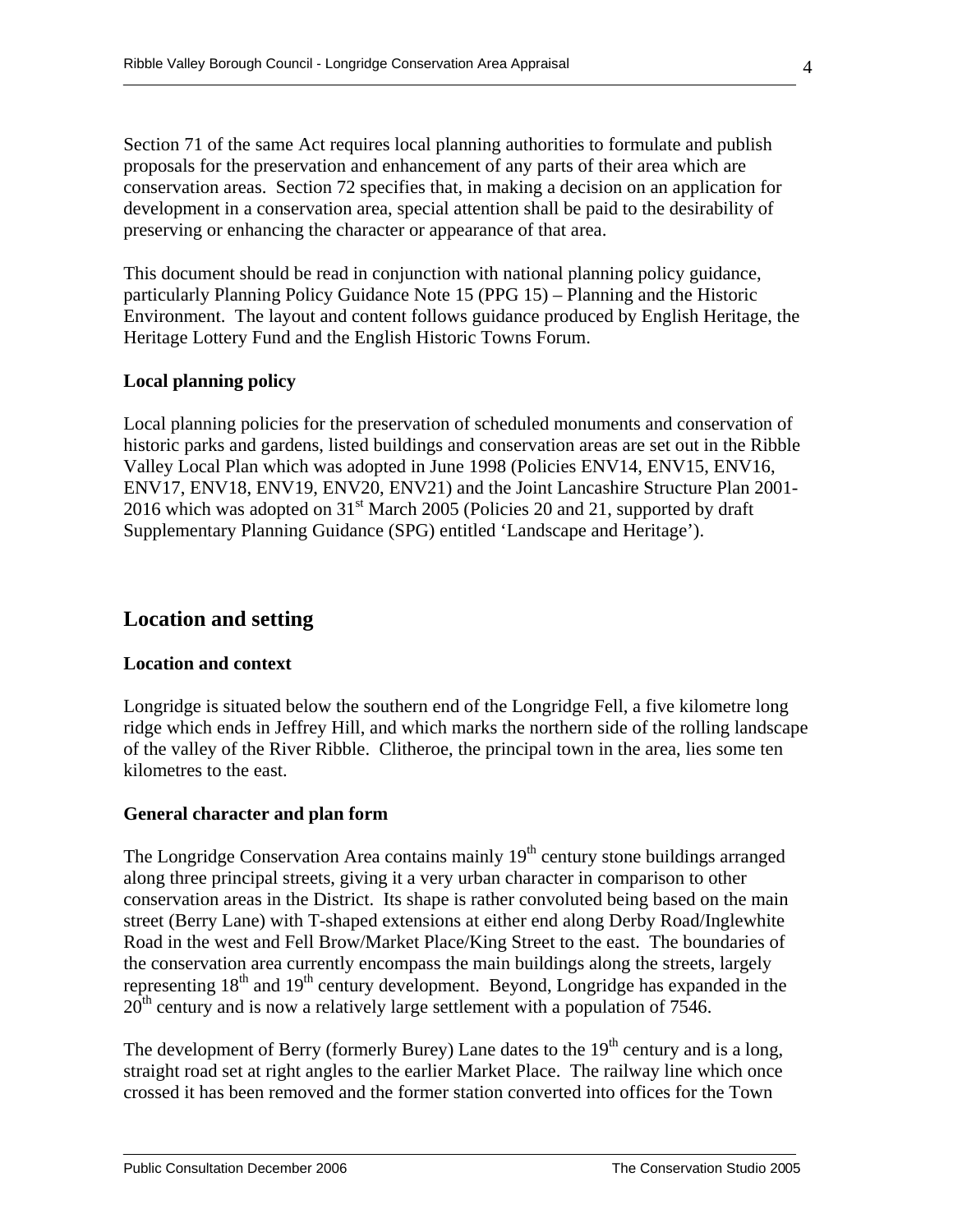Council. It lies next to the Towneley Arms Hotel, built at about the same time. It is now the main street of the town, with supermarkets, churches, schools, banks and other commercial properties. St Paul's Church is set back from the street, creating good views along Church Street and providing a focal point to the conservation area which is otherwise rather spread out. Along Berry Lane, two or three storey buildings usually sit tight to the back of the pavement with long terraces of stone-built houses with ground floor shops being the usual form of development. This is interspersed with public gardens (Towneley Gardens) and the green spaces around The Limes and the 1960s public library. Long straight roads containing more terraced houses of the late  $19<sup>th</sup>$  century are set at right angles to Berry Lane, almost in a grid pattern.

To the east, the earlier Market Place is less formally laid out with a wider section at the junction with Berry Lane. Just off this junction, a narrow lane (Dixon Road) leads up to Sharley Fold Farm, which is dated 1619. The farmhouse is now largely surrounded by modern development, and has lost its farmyard. The Market Place is defined by two or three storey stone buildings, mainly  $18<sup>th</sup>$  and  $19<sup>th</sup>$  century in date. Close to the Market Place, these often contain ground floor shops or other businesses including a rare survival of an early theatre, now a cinema. There are three public houses, The Weavers' Arms, the Dog Inn and the White Bull. To the north of the Market Place on Higher Road, the continuation of King Street, is a long row of listed cottages dating to the late 18<sup>th</sup> Century.

To the west of Berry Lane, Derby Road and its continuation Inglewhite Road are another example of  $19<sup>th</sup>$  century development. The roads are long and straight, with few changes in level, and are lined with long terraces of two or three storey stone houses. These have ground floor shops closer to Berry Lane. St Wilfred's Roman Catholic Church (grade II) is a notable landmark, set back from the road like St Paul's Church. At the southern end of Derby Road, a multiple junction lies over the line of the old railway line, still marked by a substantial stone bridge. Kestor Lane, which is outside the conservation area, leads from this junction eastwards, connecting with the end of the Market Place and forming a triangle with Derby Road and Berry Lane.

# **Landscape setting**

#### **Topography, geology, relationship to surroundings**

Longridge lies on the edge of the Long Ridge, which forms the northern boundary to the valley of the River Ribble. Whilst Derby Road and Berry Lane are level, the land falls sharply from the Market Place to the south along Fell Brow and to the south-east along Dilworth Lane and Risedale Drive. The Market Place lies at 133 m above sea level, although the highest point of the settlement, around the Tootle Height stone quarries to the north-east of the town, is some 178 m above sea level. The conservation area is largely surrounded by  $20<sup>th</sup>$  century development, much of it of the 1960s and 1970s.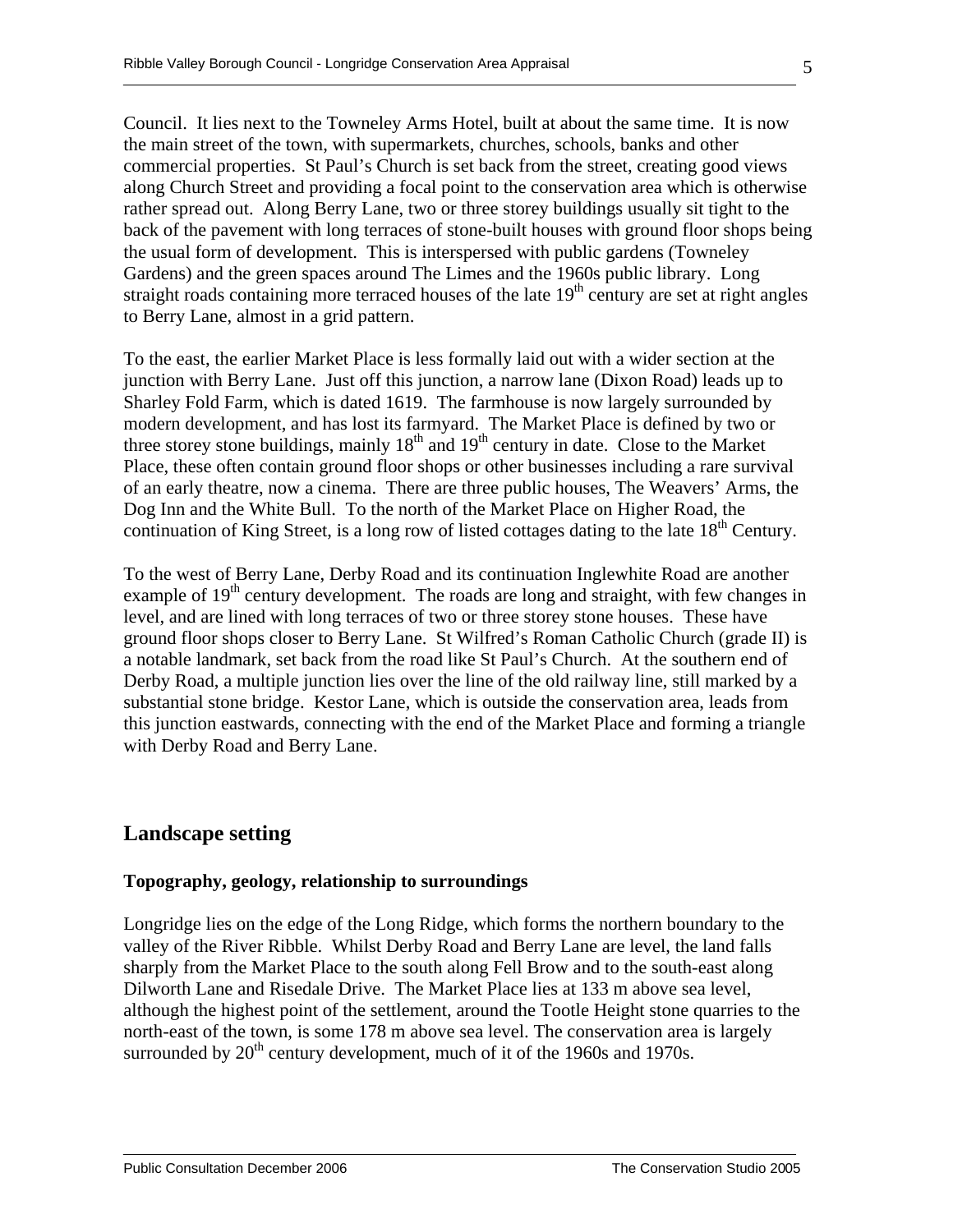Longridge lies within the Bowland Fringe and Pendle Hill Countryside Character Area as defined by the Countryside Commission in 1998. More recently, the Lancashire Landscape Characterisation Study identified the area as forming part of the "Moorland Hills" and "Moorland Fringe". The surrounding countryside is a transitional area leading up to the dramatic uplands of the Bowland Fells, and comprises a diverse area of rolling land with plentiful supplies of water, provided by streams which drain the fells above.

The geology comprises Dinantian Rocks, which underlie the entire district. Beneath the Longridge fell they are concealed by the Silesian (Pendle Grit) outcrop. The sandstones that predominate the Pendle Grit are easily seen in the disused quarries of Longridge which are said at their heyday to have produced 30,000 tonnes of stone annually. This stone has been used as the predominant building material within Longridge itself and for major civil buildings in Lancashire and Liverpool Docks. Although cotton milling was the principal activity, stone extraction was also a force in the rapid industrial expansion of Longridge in the  $19<sup>th</sup>$  century.

The drift cover over the sandstone consist primarily of glacial till deposits, providing soil suitable for farming. The environs of Longridge were therefore traditionally farmed as pasture although an 1837 tithe map shows that oats, wheat, and barley were also grown.

# **Historic development and archaeology**

## **Origins and historic development**

#### *1200- 1700*

The name Longridge is simply derived from the Old Norse meaning the long ridge, and is first mentioned as *Langrig* in 1246. At this time, the area was sparsely populated with much waste ground and few settlements. Dilworth and Alston appear to have been the only local hamlets, surrounded by small farms and moorland. The area formed part of the parish of Ribchester and at some stage, perhaps in the  $14<sup>th</sup>$  century, a chapel of ease was built on the site now occupied by St Lawrence's Church, to the south of the current town centre. In the early  $15<sup>th</sup>$  century a timber-framed hall house was built at Alston which still remains although refaced in stone in the  $17<sup>th</sup>$  century. In 1577 Speed's map shows St Lawrence Chapel with a few scattered properties nearby. By the early  $17<sup>th</sup>$  century, Sharley Fold farm, dated 1619, had been built on a site just to the north of the present Market Place.

#### *1700-1800*

In 1731 a school was built close to the chapel. On Yate's map of 1786 St Lawrence Chapel is shown with a number of roads running off in several directions and a small number of buildings grouped loosely around the chapel and along Fell Brow, then the main road from Preston to Clitheroe. The settlement was referred to as "Fell End", and the economy was primarily an agrarian one with some trade in besoms (brooms) and lime. The formation of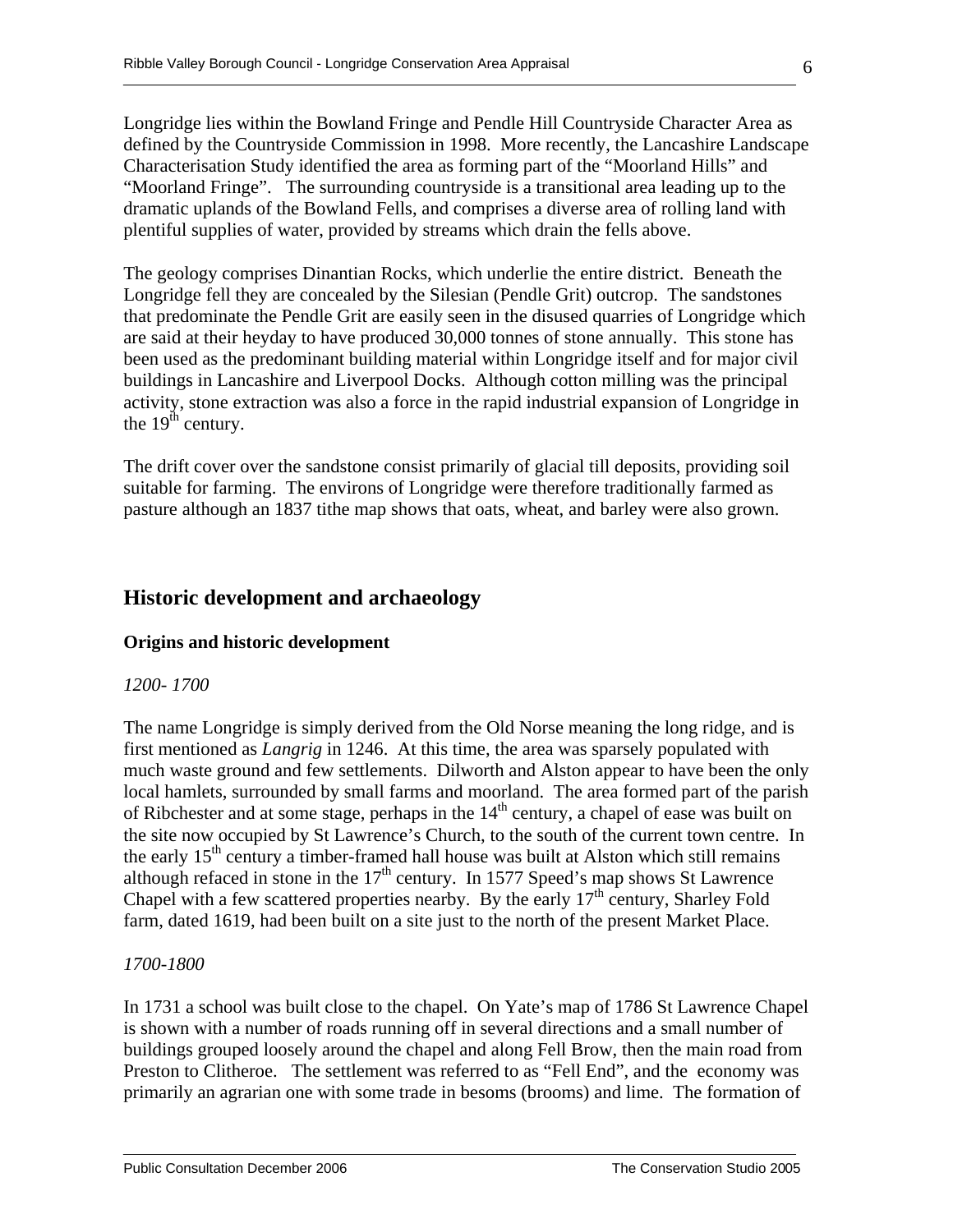some of the country's earliest building societies by the late  $18<sup>th</sup>$  century confirms that some sort of expansion was already beginning in the upper town. Most notable were the row of terraced cottages which were built by the Longridge Building Society between 1793 and 1804 along Higher Road. These each contained a cellar for handloom weaving. A second society was formed in 1798 which constructed a row of cottages on King Street. These were built with cellars with windows at both ends to accommodate two looms, with outside toilets and stone sheds for nail making.

#### *1800-1900*

In the census of 1801 there were about 1200 inhabitants in the area. Although there are no records of markets being held in the Market Place, cattle fairs did take place there at least three times a year. Berry Lane was at this time a quiet country road. In 1821 stone was being quarried at Tootle Height which was transported by horse-drawn wagons to be used in the construction of Liverpool Docks. By 1837 growth around St Lawrence Chapel had stagnated, and instead the settlement continued to expand up past the Market Place, and also to the west of St Lawrence Chapel in the Newtown area. Here, rows of terraced houses were provided by a Dr Eccles for hand loom weavers and nail makers between 1825 and 1840. Dr Eccles lived in the Doctor's House built in 1825 which was a combined farm and surgery. The construction of these cottages increased the population of Longridge by 20%.

In 1840 the railway arrived in Longridge, connecting the town to Preston and helping with the transportation of stone from the Tootle Heights quarries. Initially the wagons were moved by gravity from the quarries down to Preston, with the horses required to pull them back up the hills travelling in the wagons along with the stone. In 1848 steam-powered engines arrived, speeding up the whole process and providing an impetus for new industries including steam-powered cotton mills and brass and iron foundries. In 1841 the population was about 1,000, but this had increased to nearly 3,000 by 1881, necessitating the construction in 1865 of a new National School in Berry Lane. In 1861 Longridge became a separate ecclesiastical parish, and in 1870 Baines described Longridge as a "*large, thriving, stone-built village*". At about this time two Non-Conformist Chapels were built in Berry Lane – the Congregational Church in 1865 and the Methodists in 1884, and in 1888 St Paul's Anglican Church just off Berry Lane was completed.

The most significant public building in Longridge was the Longridge Co-Operative Industrial Society, an imposing building built in Berry Lane in 1880 and enlarged in 1888. The building contained a savings bank, reading room and library in addition to shops and stores. Concerts and entertainments were also held in the Hall which could accommodate 800.

The map of 1892 shows how the cotton industry had taken over the town with several large cotton mills in the vicinity: Victoria Mill (1862) to the north off Green Lane; Cramp Oak Mill (1851) off Berry Lane; and Stone Bridge Mill (1850) and Queens Mill (1874) off Chatburn Road. A large stone quarry (Chapel Hill Quarry) is also shown behind the Duke William Public House, a much smaller quarry to the east of Fell Brow, and a very large quarry (West End Quarry) to the north of Longridge at Tootle Height. This quarry was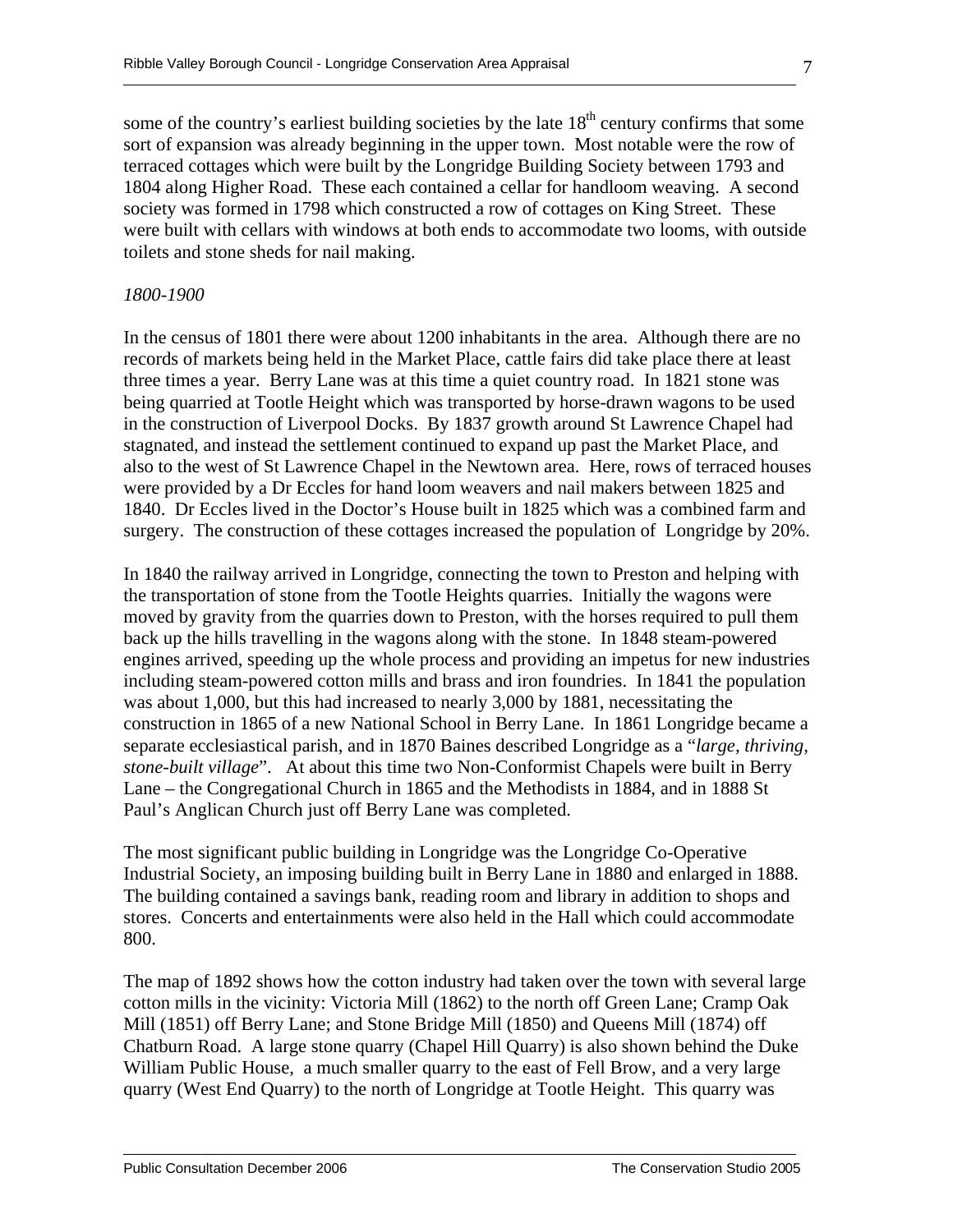served by the railway line, and marked the end of the line. New reservoirs were built in 1842 and 1899 to serve neighbouring cities as well as the local population. By the end of the century, 60-70% of the workforce was employed in the cotton industry, 20% in stone extraction, and less than 10% in agriculture.

#### *1900- present*

In the  $20<sup>th</sup>$  century, the traditional industries of Longridge have largely ceased. The railway continued as a passenger facility until 1930 and for goods only until 1967, since when the former railway line has largely been built over. More reservoirs were built on the outskirts of the town in 1906, 1931 and 1956. The last quarry closed just after World War II although one opened briefly to supply stone for motorway building in the 1970s.

Since the 1960s, the town has expanded with new housing for residents who mainly work in Blackburn, Preston or further afield. In the last few years the Co-Operative Store has been altered and extended but still serves the local population. All of the cotton mills have been demolished apart from parts of Stone Bridge Mill and Queens Mill, with Booths Supermarket being built on part of the Cramp Oak Mill site off Berry Lane.

#### **Archaeological significance**

Two bronze Age axes have been recorded near to Longridge. There are no known Romano-British sites within the defined area although a Roman road is suggested on a neighbouring fell and the Roman town of Ribchester lies close by.

# **Spatial analysis**

#### **Key views and vistas**

The Longridge Conservation Area is essentially urban in character with the three principal streets being lined with buildings, mostly without any front gardens. This restricts views out of the streets although there are some notable long views along each, especially southwards along Berry Lane to The Dog Inn. Views down the steep slope to the south and east of Longridge can be glimpsed from the Market Place and down Fell Brow.

Berry Lane is the only street with some public open space off it (Towneley Gardens), which does provide a "green" break in the buildings, with pleasant views across the trees and bowling green.

St Paul's Church is notable for the vista up Church Street from Berry Lane. St Wilfred's RC Church is another focal building, this time in Derby Road.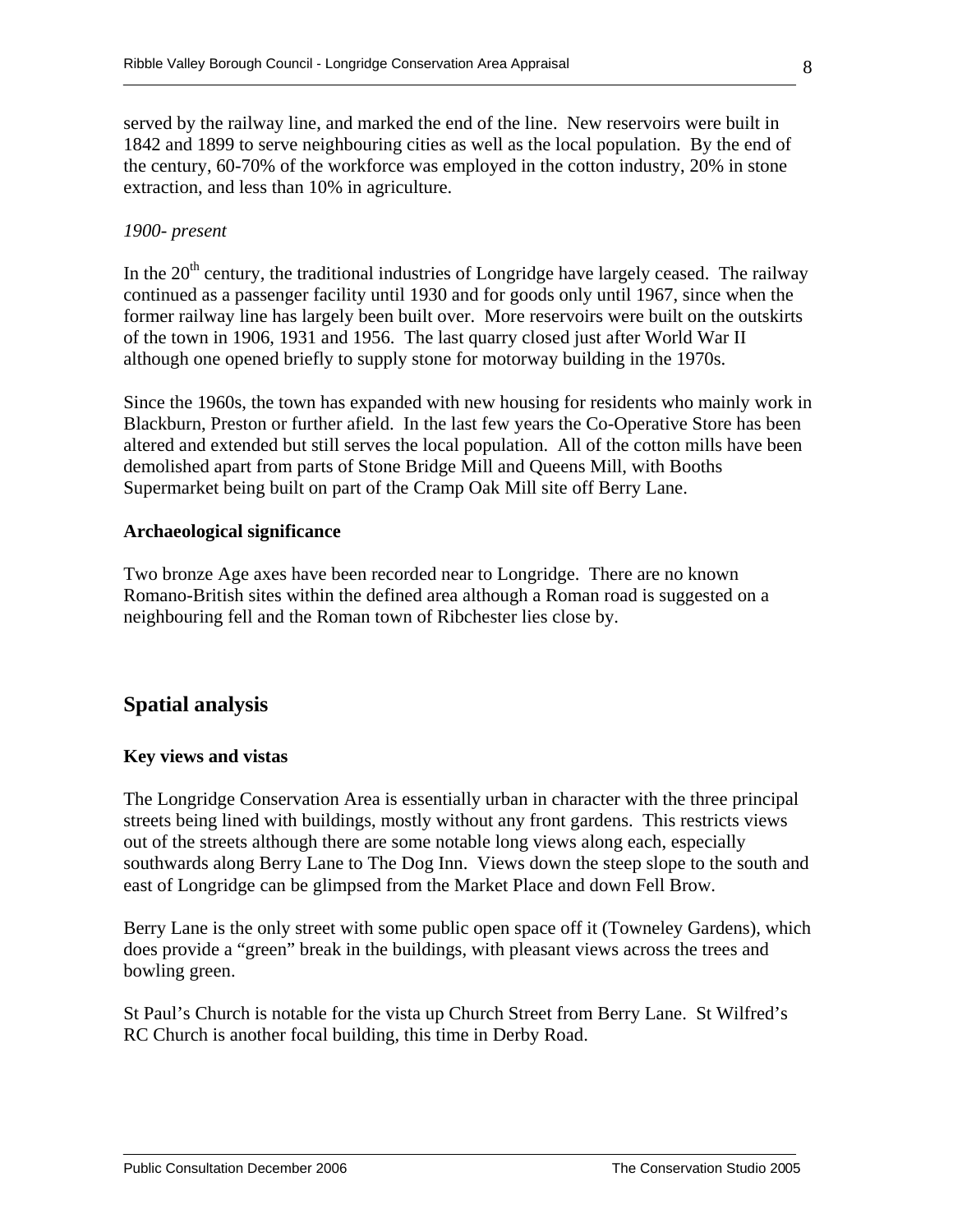#### **The character of spaces within the area**

Towneley Gardens in Berry Lane is the only open green space in the conservation area. It was created in the mid-19<sup>th</sup> century soon after the opening of the Towneley Arms Hotel, positioned to one side of the railway station. The park has many mature trees, particularly important in views along Berry Lane. Within the park, circular pathways and a popular bowling green are the most notable features.

The Market Place, at the junction of Berry Lane, Fell Brow and King Street, is the only other space of any individuality as the remainder of the conservation area consists of the three main streets, laid out in a very methodical pattern in the  $19<sup>th</sup>$  century. The Market Place is notable for The Dog Inn, built in 1913, although the red tiled roof is an unusual feature in the town where grey slate predominates. In front of the inn, granite setts create an interesting pavement. Otherwise, the stone buildings around the Market Place date to the  $18<sup>th</sup>$  and  $19<sup>th</sup>$  centuries and create a varied and interesting townscape, apart from the northern edge of the space. This has been eroded by the insertion of public conveniences and a wide access road to the modern development next to Sharley Fold Farm.

# **Definition of the special interest of the conservation area**

#### **Character areas**

There are three character areas in the conservation area: Fell Brow through to Higher Road, including the Market Place; Berry Lane; and Derby Road with Inglewhite Road.

#### *(i) Fell Brow through to Higher Road, including the Market Place;*

This area represents the earliest part of Longridge with Sharley Fold Farm dating to 1619. The Market Place appears to have been in use from the  $18<sup>th</sup>$  century onwards. Long terraces of irregular two or three storied buildings face onto the pavement without any gardens. Notable buildings include the terraces of handloom workers' cottages: nos. 6-44 (even) Higher Road, nos. 1-13 (odd) Market Place, and nos. 1-9 (odd) King Street. These all date to the late  $18<sup>th</sup>$  century. There are three public houses: The Dog Inn, a rebuild in 1913 of an earlier building, the Weavers Arms and the White Bull. The widening of the road at the junction with Berry Lane suggests its original function as a market area. Most of the buildings date to the late  $18^{th}$  or  $19^{th}$  centuries, and are built from stone with stone or Welsh slate roofs. No. 17 Market Place is notable for its use of decorative terracotta. The Palace Cinema, between nos. 26 and 28 Market Place, is two storeys high with a wide gable facing the street, decorated with Moorish-inspired symbols, probably of the 1920s.

On the north side of King Street, a new terrace of houses sits back from the road with gardens facing the street, a rather strange arrangement given that the prevailing form of development is the opposite way around, with gardens hidden from view. Two large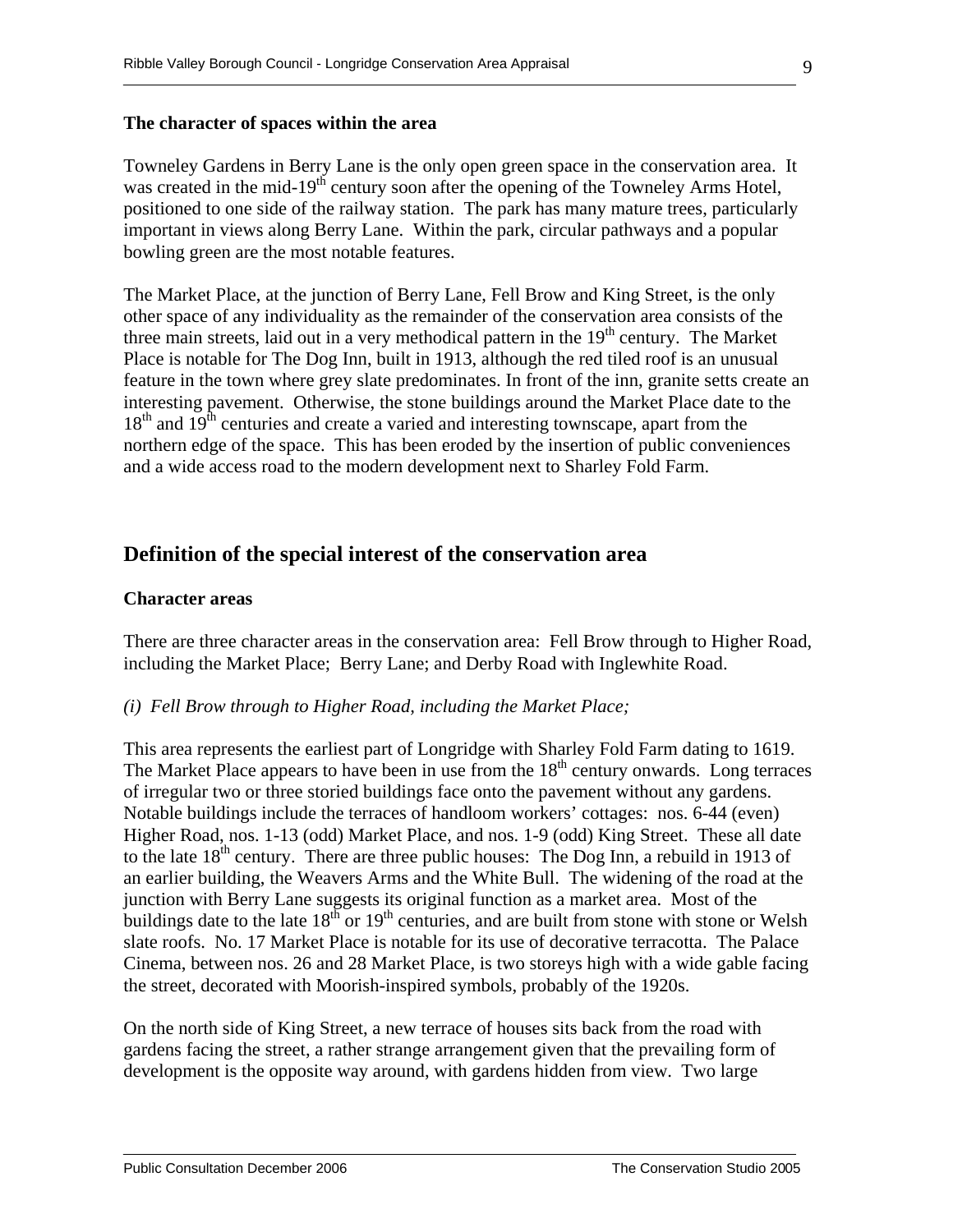sycamore trees in these gardens do however provide some greenery in a townscape of stone and other hard surfaces.

## *(ii) Berry Lane.*

Berry Lane is largely a 19<sup>th</sup> century invention, and is notable for its straightness and gently undulating levels, providing excellent views along the road in each direction. The street contains the principal buildings of the town, mostly dating to the  $19<sup>th</sup>$  century, of which St Paul's Church is the most important. This is set back from Berry Lane but acts as a focal point nevertheless. Other significant buildings are in municipal or commercial uses: schools, banks, the Co-Operative Store, and public houses. There are a number of large modern buildings, excluded from the conservation area, such as Booths Supermarket. Towneley Gardens lies in the middle of the street and acts as a pleasant break in the more urban form of the rest of the street.

Because of the different uses, the townscape in Berry Lane has more variety with larger, prestigious buildings being separated by smaller, two storey terraces, often with ground floor shops. The north-western section of Berry Lane contains more regimented and continuous terraces, again with ground floor shops, than the opposite end of the street closer to the Market Place. A large surface car park and a modern medical centre lie next to the former railway station, creating a gap in the continuity of the street frontages. Views can be glimpsed across the car park to the playground, playing field and recreation ground beyond.

## *(iii) Derby Road with Inglewhite Road.*

Derby Road with its continuation Inglewhite Road is a long, straight street with relatively flat levels. With Kestor Lane (outside the conservation area) it completes a triangle of roads around which the 19<sup>th</sup> century town of Longridge was constructed. At the southern ed of Derby Road, a junction of several streets lies over the former railway line still marked by a well detailed stone bridge.

The buildings which line Derby Road date mainly to the mid or late  $19<sup>th</sup>$  century. They are mainly in residential use, and are two storeys high, built from stone, with small front gardens. Towards the junction with Berry Lane, more of the buildings have ground floor shops with two small public houses. St Wilfred's Church with its associated presbytery is the most important building, and retains a large front garden enclosed by notable cast iron railings. .

## **Activities and uses**

Longridge is a mixed use area and its shops and supermarkets provide an alternative to Clitheroe, the only other town of any size in the vicinity. Booths Supermarket and the Co-Operative Store are the principal shops but there are also a wide variety of local, family-run smaller shops which provide Longridge with a busy and thriving shopping centre, albeit somewhat spread out along the three main streets. There are two large primary schools on the outskirts of the conservation area, and a large modern medical centre just off Berry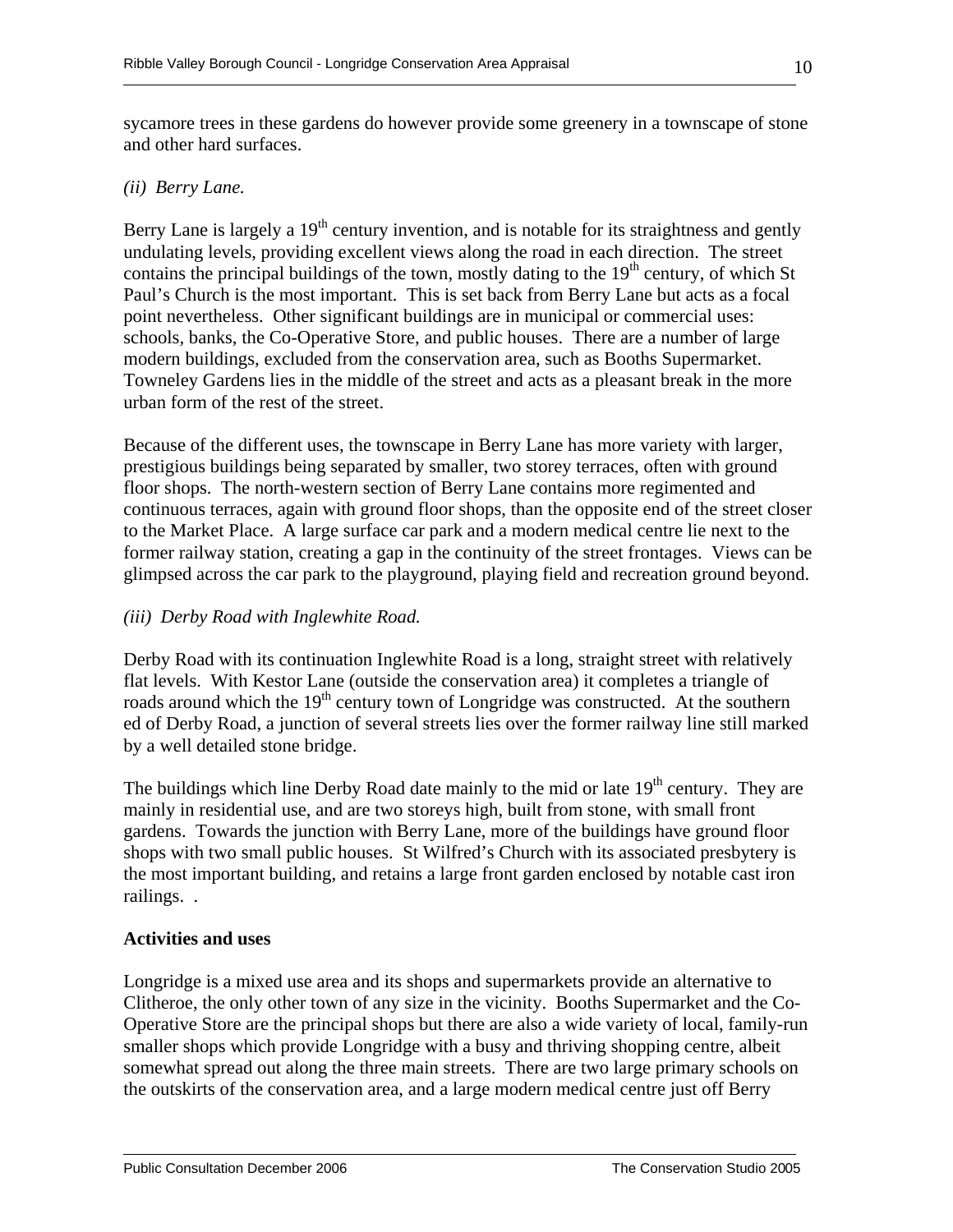Lane. On the outskirts of the conservation area are a number of industrial estates and other factory or works sites including the two based on the former Queens Mill and Stone bridge Mill.

## **Architectural and historic character**

Longridge is largely a  $19<sup>th</sup>$  century town, mostly built after the new railway allowed greater industrial development from the 1840s onwards. There is a mixture of late  $18<sup>th</sup>$  and  $19<sup>th</sup>$ century stone buildings, in a variety of uses. The conservation area is therefore defined by solid, stone built buildings, many of them two or occasionally three storey terraced houses. These are interrupted in Berry Lane particularly by larger, more prestigious stone buildings providing other uses: religious, commercial and educational. Often these have large gables facing the street, contrasting with the more modest, mainly residential buildings, which have simple roofs facing the street with axial chimney stacks.

There are surprisingly only four listing entries for the conservation area: St Paul's Church, St Wilfred's Church, nos. 6-44 (even) Higher Road and Sharley Fold Farmhouse. St Paul's Church was completed in 1888 to the designs of Ewan Christian. It has sandstone ashlar walls and a Welsh slate roof. St Wilfred's R C Church is also of the 1880s and was designed by Withnell of Preston. It too is built from sandstone with a slate roof. Nos. 6-44 Higher Road were built between 1794 and 1804. They are very simply detailed stone cottages, two storeys high at the front and three behind, with brick chimneys. Sadly, few of these properties, even those which are listed, retain any original external joinery and many have been unsympathetically altered. Sharley Fold Farm, close to the Market Place and dated 1619 is the only reminder of Longridge's agricultural past. It is built from sandstone rubble with a stone slate roof. It retains some of its  $17<sup>th</sup>$  century features including double chamfered mullioned windows with a hoods. Its farmyard is now a Council depot and it is otherwise surrounded by modern development.

There are further unlisted handloom weavers cottages in King Street and Fell Brow, some of them dating to the late  $18<sup>th</sup>$  century as well (no.13 King Street has a plaque "HWA 1795"). Strickland House opposite nos. 6-44 Higher Road is another early building with the plaque "SRA 1798". No. 24 Market Place, in a row of similar cottages at the junction with Berry Lane, has the plaque "BNM 1751".

Longridge is also notable for the quality of its  $19<sup>th</sup>$  century municipal, educational and religious buildings, all of them unlisted. The Police Station in Derby Road is dated 1880, and the Post Office in Berry Lane was built in the same year. The Co-Operative Society building was added in 1880 and then extended in 1888. This provided a ground floor shop with a hall and ballroom above which could accommodate 800 people. Today the building contains four shops, unrelated to the Co-Operative, which now has premises in the 1960s building immediately adjacent. Longridge Station still survives behind the Towneley Arms Hotel, facing a small public green by the War Memorial.

Along and off all of the three main streets in Longridge are long terraces of mill workers' houses of the mid to late 19<sup>th</sup> century, built from local sandstone and robustly detailed.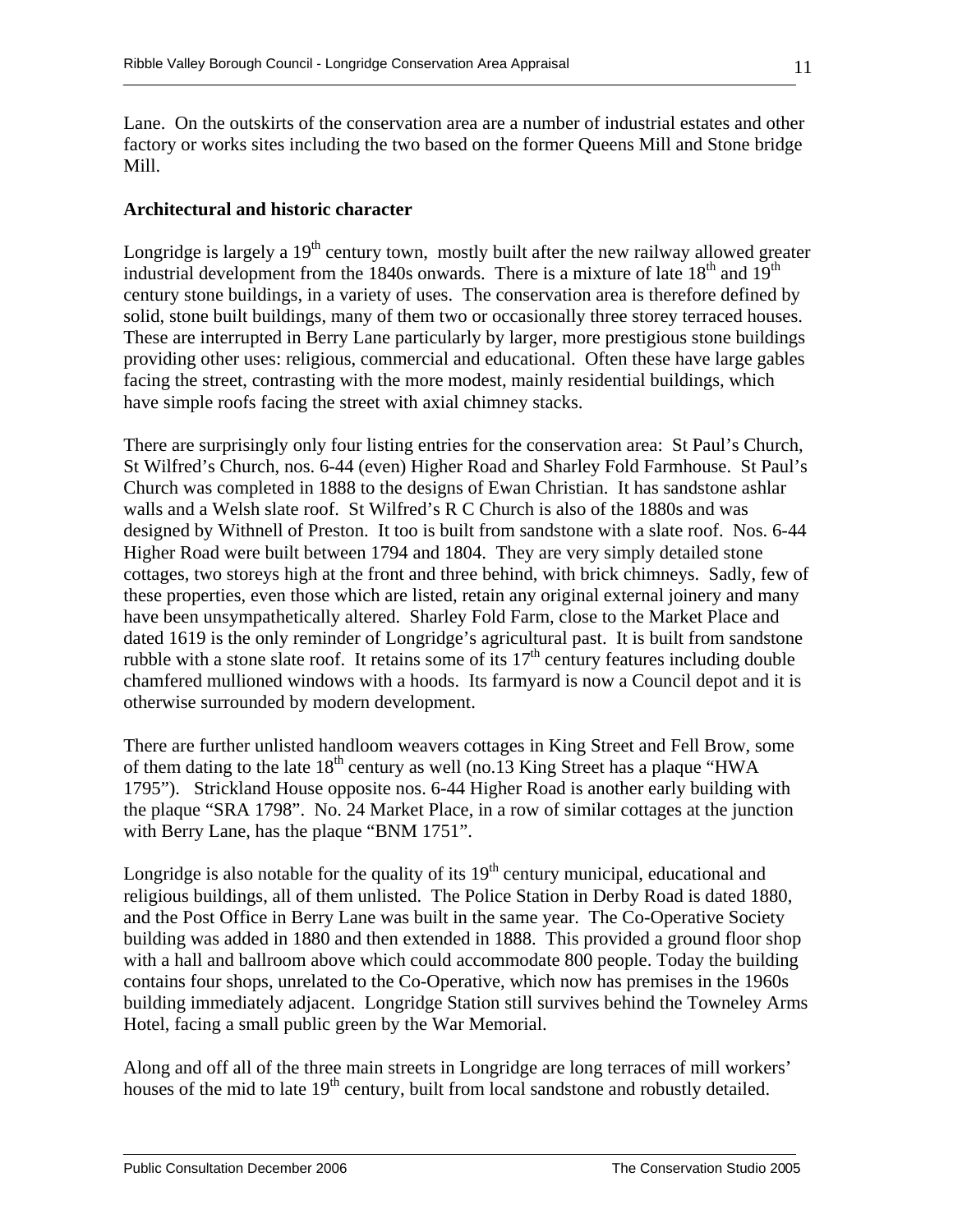Along Derby Road, the houses tend to be slightly larger and more prestigious, with small front gardens.

# **Key unlisted buildings - Buildings of Townscape Merit**

Marked on the Townscape Appraisal map for the Longridge Conservation Area are a number of *unlisted* buildings which have been judged as making a positive contribution to the character and appearance of the conservation area. This follows advice provided in English Heritage guidance on conservation area character appraisals, and within Planning Policy Guidance Note 15 (PPG15), both of which stress the importance of identifying and protecting such buildings.

The buildings are considered to be good, relatively unaltered examples, of their type where original materials and details, and the basic, historic form of the building, has survived. Where a building has been adversely affected by modern changes and restoration is either impractical or indeed, not possible, they are excluded.

# **Building methods, materials and local details**

The buildings in Longridge are almost exclusively built out of sandstone extracted locally, mainly from the Tootle Heights quarries. Roofs are usually covered in sandstone stone slate or Welsh slate, sometimes laid in diminishing courses. A notable example is on the empty workshop/barn off Dixon Road to the back of The Limes. Chimneys are usually stone, often with decorative "castle" pots. Eaves can be defined by stone cornicing, concealing a hidden gutter, or with the roof discharging into bracketed cast iron gutters. Occasionally the eaves are decorated with a modillion stone or timber cornice, suggesting a late  $18<sup>th</sup>$  century date. Scalloped fascia boards can also be found, such as in nos. 2-12 Inglewhite Road.

Wall stone is usually rubble, roughly coursed, with thickish lime mortar joints, such as the listed cottages in Higher Road. On the more prestigious  $19<sup>th</sup>$  century buildings, such as the Co-Operative Society building, the stone is rock faced and laid in narrow courses, with larger blocks forming the corner quoins. The jointing between the stone is generally very fine. Simple stone lintels and plain stone windows and door architraves are the norm. Sash timber windows have unfortunately been replaced in many of the  $19<sup>th</sup>$  century buildings throughout the conservation area with modern uPVC or stained hardwood alternatives, usually to a completely different pattern. Few original doors remain, but an example is no. 11 Inglewhite Road, a four panelled painted timber door with raised and fielded panels and deep panel mouldings, probably of c.1860.

However, several of the more important buildings in Berry Lane have good  $19<sup>th</sup>$  century details, such as the Gothic windows to the Longridge Primary School and the United Reformed Church, and the shallow stone pilasters to the Co-Operative Hall. No 27 Berry Lane, a detached two storey house now used as a private club, has an interesting stone door surround. No. 20 Market Place has a shallow stone porch with pedimented hood.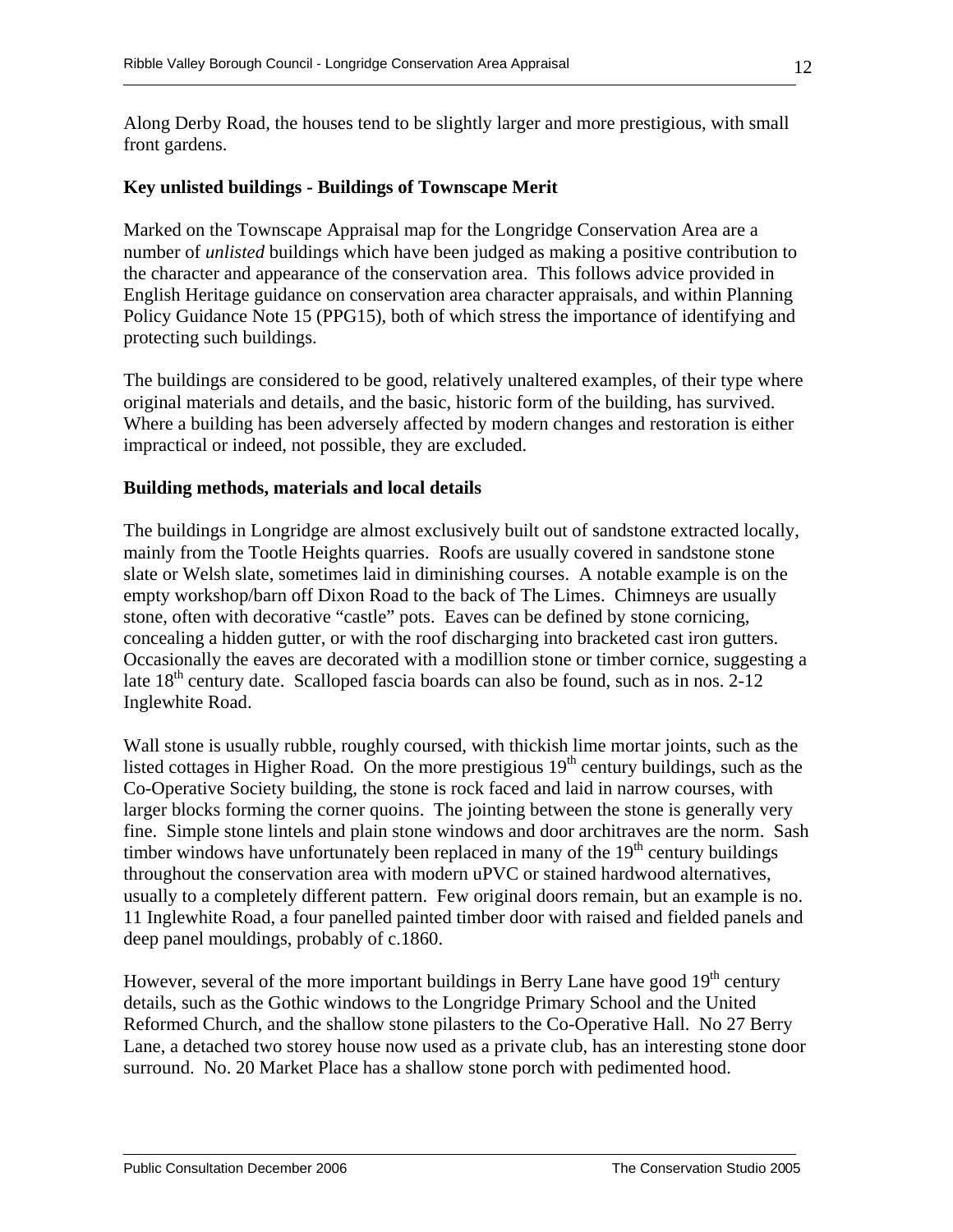There are also several examples of the use of terracotta detailing in the town. Nos. 84, 86 and 88 Berry Lane have terracotta inserts to the first floor stonework. No. 17 Market Place has even more ornate terracotta detailing including window surrounds and the eaves cornice.

## **Shopfronts**

There is a wide variety of shops in the conservation area, mostly with poorly designed modern shopfronts. Obtrusive signage and poor quality external lighting, and the use of garish colours, are common. The best surviving historic shopfront is at no. 19 Derby Road (Brendon Anderton Butchers). There are also remnants of original very plain  $19<sup>th</sup>$  century shopfronts such as no 9 Berry Lane, (Pizza Pie) which retains its timber pilasters. The Post office in Berry Lane (no. 24) retains a well detailed but simple 19<sup>th</sup> century shopfront. No. 28 Berry Lane has another very pretty shopfront of the late  $19<sup>th</sup>$  century, with decorative corbels, pilasters and a moulded fascia. No. 12 Derby Road (J and M Walker) retains its 19<sup>th</sup> century pilasters, fascia and curved corbels.

## **Floorscape and boundaries.**

Originally, parts of Longridge was paved using local sandstone flags or smaller setts approximately 300 mm square. Historic photographs show these materials along Berry Lane where the roadway appears to have been covered in compounded gravel and earth**.** 

Today, there are few reminders of these details but those that do remain are marked on the Townscape Appraisal map. They are largely setted surfaces which have survived in private roadways or on lesser-used back streets. Otherwise the pavements are largely covered in concrete slabs or black tarmacadam, with mainly modern concrete kerbing.

Boundaries in Longridge are almost invariably constructed from local sandstone, using a triangular, rectangular or rounded capping on the more prestigious boundaries, where the stonework is coursed and the stone blocks regularly sized. Otherwise rubble walls are often found on the secondary, more hidden boundaries, often topped with a finished stone coping but also sometimes finished very informally with little more than stone-on-edge with a lime rubble mix.

The conservation area also contains a large number of well detailed stone gate piers, often with tooling to provide texture and interest. No 27 Berry Lane and the school have some good examples. No 54 Fell Brow is typical of the area, being made from a single piece of stone, square in section and tooled, with a triangular coping. Further along the street, the United Reformed Church retains some attractive cast iron cresting on its front boundary wall, and Longridge Teaching Centre near the top of Berry Lane has spear-headed cast iron railings on top of a stone wall.

## **Local features:**

Millennium Pillar Berry Lane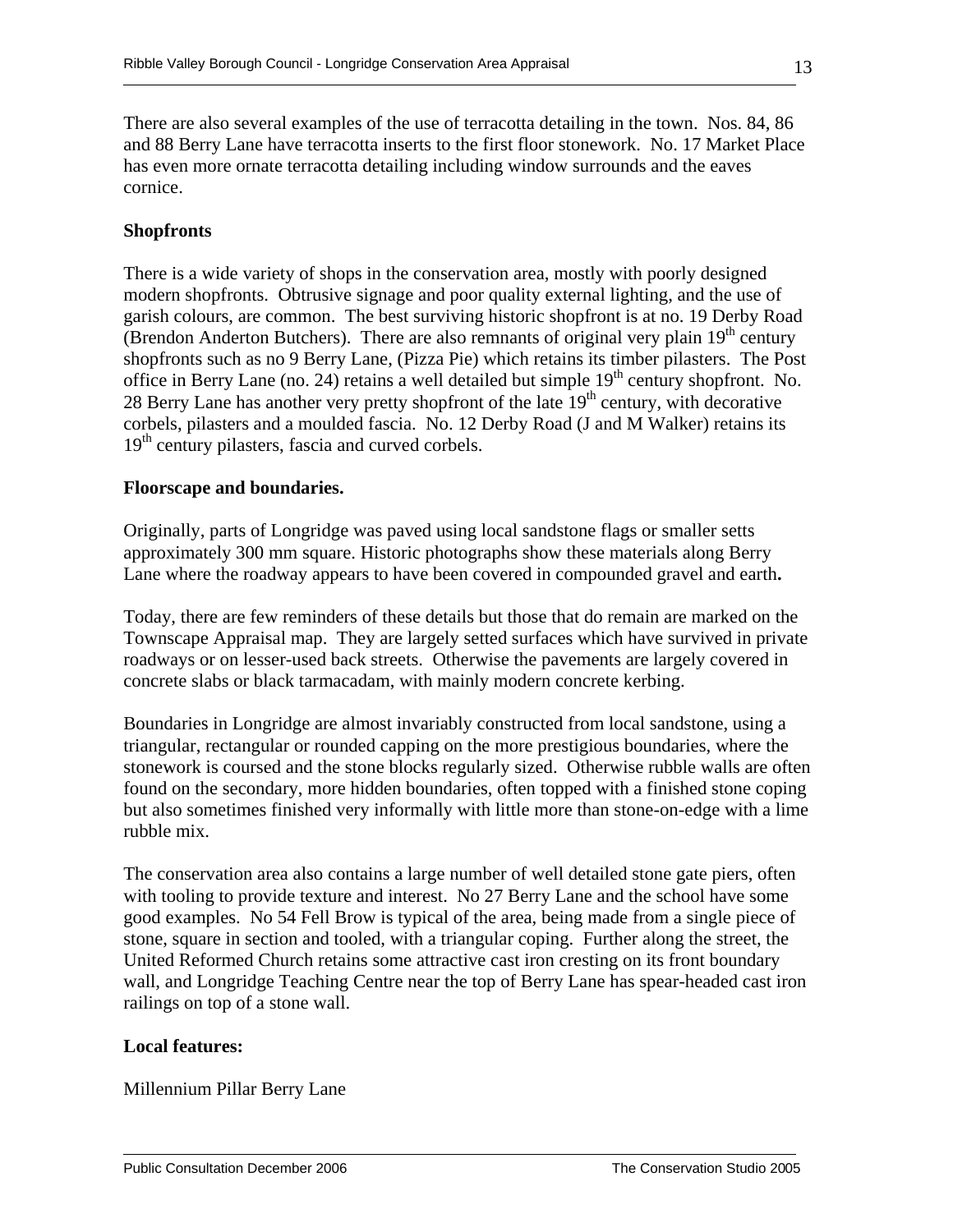# **Issues**

This section provides a summary of the SWOT analysis (Strengths, Weaknesses, Opportunities, Threats) identified during the appraisal process.

## **Strengths: The most important** *positive* **features of the Longridge Conservation Area are:**

- The survival of the handloom workers' cottages in Higher Road, King Street and Market Place
- The survival of Sharley Fold Farmhouse, a  $17<sup>th</sup>$  century building
- The cohesive nature of the mainly  $19<sup>th</sup>$  century townscape in the three principal streets
- The prestigious mid-19<sup>th</sup> century buildings in religious, educational or commercial uses, mainly in Berry Lane
- The remains of Longridge Station and the adjoining Memorial Garden
- The remaining railway bridge under Derby Road with its huge pieces of tooled sandstone
- Towneley Gardens and bowling green, with the many mature trees
- A vibrant town centre with supermarkets and local family shops
- Interest in local history is evident from the many publications available
- Location within the Bowland Fringe and Pendle Hill Countryside Character Area

## **Weaknesses: The principal** *negative* **features of the Longridge Conservation Area are:**

- Insensitive alterations to historic buildings, particularly windows, spoiling the conservation area's historic character and appearance
- Concrete roof tiles e.g. Forest Arms P H no. 2 Derby Road
- Poor quality shopfronts such as nos. 88/90 Berry Lane (Worldchoice Travel)
- Poor quality mainly single storey modern infill buildings such as the Co-Operative Supermarket, Booths Supermarket and the public library
- BP garage in Berry Lane with its modern buildings, bright colours and assertive signage
- Public car park in Berry Lane
- Satellite dishes on the front of properties within the conservation area e.g. Lloyds TSB Bank (no. 4 Berry Lane); 36 Market Place
- Loss of containment to the front gardens of some of the commercial properties along Berry Lane (nos. 30-38 and 40-46)
- Poor quality pavements e.g. in Berry Lane by the BP garage
- Carefoots Car Sales on Derby Road
- Vacant sites and rubbish adjoining Sharley Fold Farmhouse
- Poor condition of barn adjacent to Sharley Fold Farmhouse
- Kitchen vent at the back of no. 23 Market Place (Noble Chef)
- Poor condition of properties, especially roofs, facing Market Place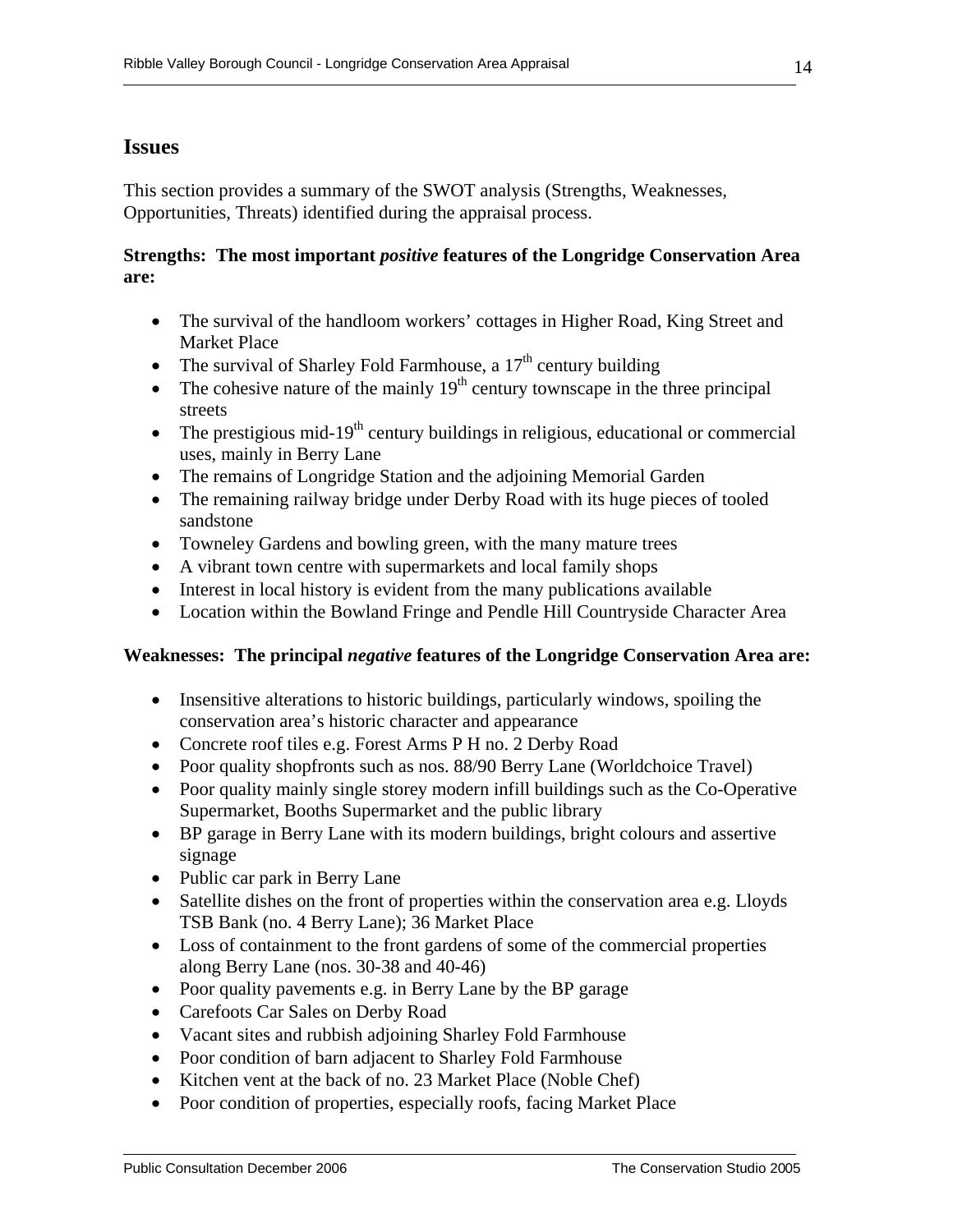• Busy traffic along the main roads with few controlled pedestrian crossings (only one in Berry Lane)

## **Opportunities within the Longridge Conservation Area**

## *General:*

- Existing historic street surfaces in Longridge should be protected
- Encourage the use of traditional windows and doors in the listed buildings and Buildings of Townscape Merit within the conservation area
- Consider a grant scheme to encourage the use of stone slate or natural slate for these buildings
- Improve the design of new shopfronts and discourage the use of deep fascias and unsuitable colours on existing shopfronts
- Maintain and protect existing historic shopfronts
- Maintain and protect Towneley Gardens and the adjoining Memorial Garden

#### *Sites for enhancement*

- Former farmyard adjacent to Sharley Fold farm
- Improve Council depot next to Sharley Fold farmhouse
- Public car park, Berry Lane
- Former railway arch and footpath, junction of Derby Road/Kestor Lane
- Redevelop the Carefoots Car Sales site in Derby Road
- Consider the use of traditional paving in more of the conservation area

#### **Threats to the Longridge Conservation Area**

#### *Use of inappropriate details*

Many of the unlisted, and some of the listed, buildings in the conservation area have been adversely affected by the use of inappropriate modern materials or details. Common faults include:

- The replacement of original timber sash windows with uPVC or stained hardwood;
- The loss of original panelled front doors and their replacement with stained hardwood, uPVC or aluminium doors;
- The use of modern roofing materials
- Satellite dishes on front elevations

Some of these detrimental changes are beyond the control of the Planning Acts.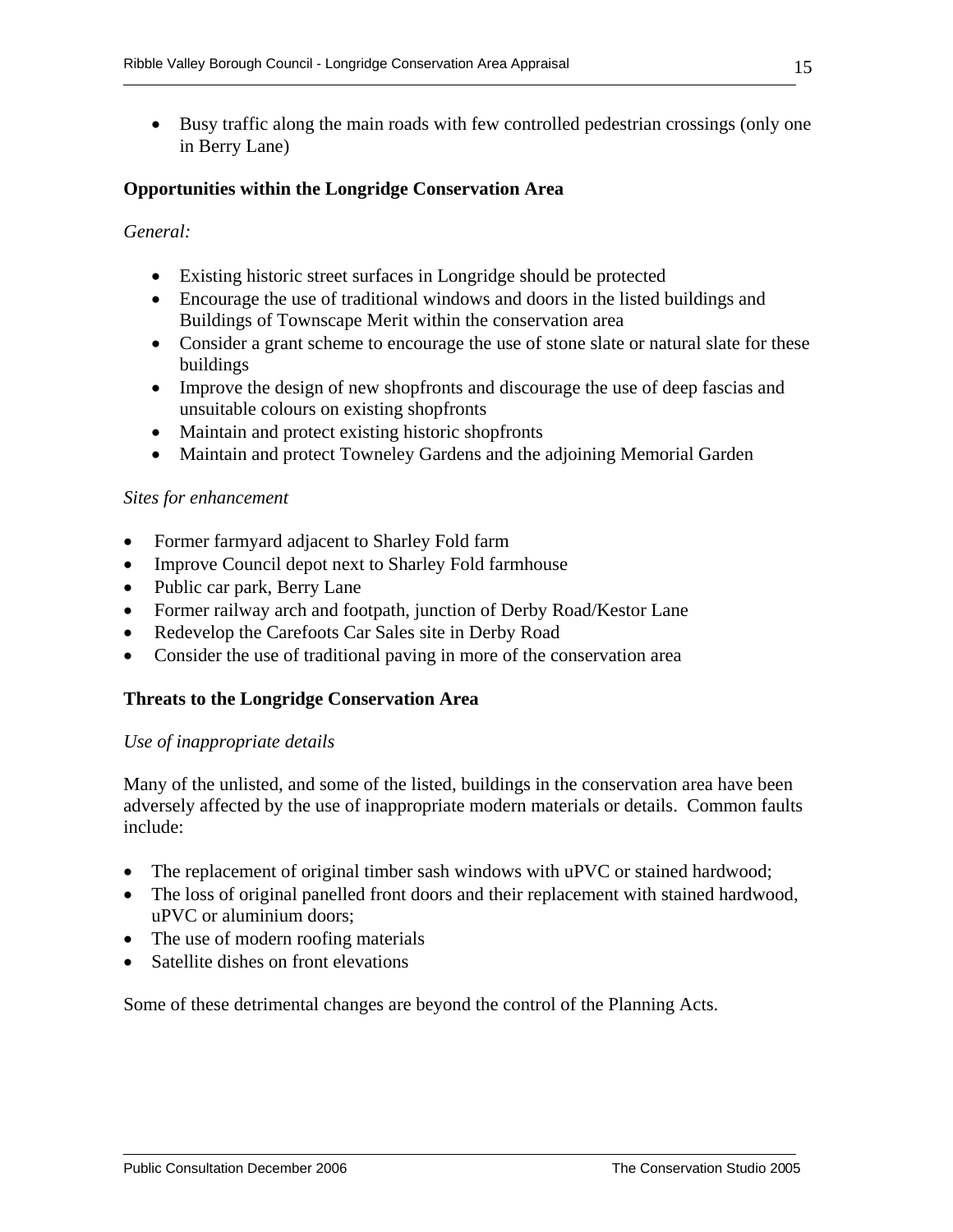## *Poor quality shopfronts*

Despite the presence of a number of attractive historic shopfronts, many of the commercial properties have modern shopfronts of no special merit.

# **Recommendations**

## **Longridge Conservation Area boundary review**

*The following additions are proposed:* 

1. Add parts of Mersey Street and Severn Street and Humber Street.

These terraced mill workers' houses were built in the mid to late  $19<sup>th</sup>$  century and contain long rows of well detailed stone and brick houses. Robust stone details, such as the plain window and door architraves and the stone eaves gutters, are of merit. There are glimpses through to St Paul's Church and a good vista along Mersey Street to the Co-Operative Hall.

2. Davis Street and Crumpax Avenue (off Inglewhite Road)

These two streets contain short terraces of well detailed mid to late  $19<sup>th</sup>$  century mill workers' cottages, built from stone, with plain stone window and door architraves. Ogee cast iron gutters, or concealed stone gutters, add interest.

3. Add George Street and Mary Street West (off Inglewhite Road).

These two streets contain two terraces of well detailed mid to late  $19<sup>th</sup>$  century mill workers' cottages, with plain stone window and door architraves. There is a good view towards the spire of St Wilfred's R C Church.

4. Add Alexandra Road and Regent Street (off Derby Road).

These two streets contain long terraces of well detailed mid to late  $19<sup>th</sup>$  century mill workers' cottages, built from stone, with plain stone window and door architraves. The Alexandra Road properties have unusual (for Longridge) square ground floor bays, decorated with a terracotta frieze, reflected in the eaves cornice.

The proposed alterations are all marked on the accompanying Townscape Appraisal map.

*5. New conservation areas at St Lawrence Church and Newtown.* 

At the request of Longridge Town Council, the area around St Lawrence Church and Newtown was also surveyed as part of this appraisal exercise. It is recommended that two new conservation areas are designated, for the following reasons: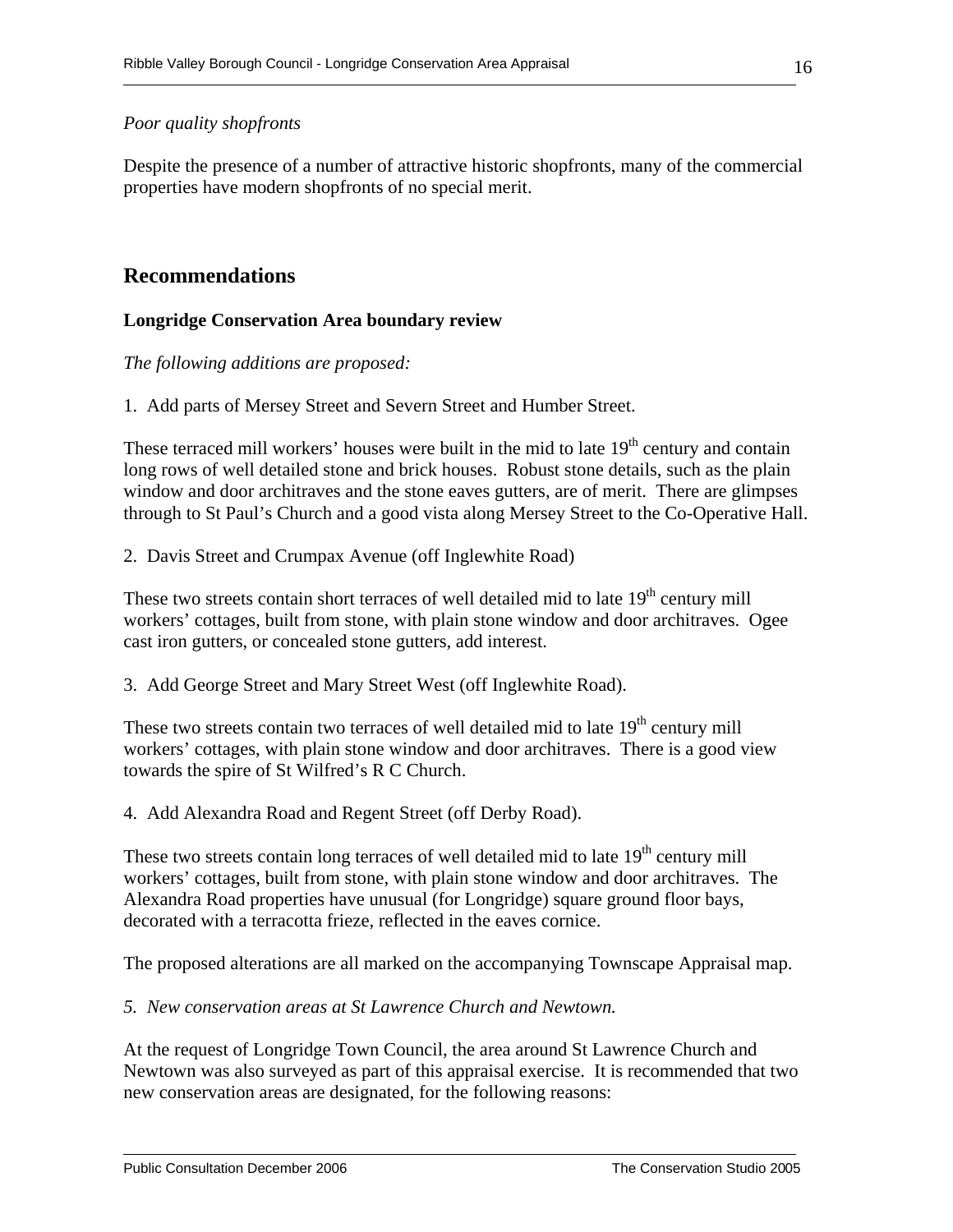#### (i) Proposed St Lawrence's Church Conservation Area.

A settlement developed on the end of the "Long Ridge" on the road between Clitheroe and Preston sometime after the 14<sup>th</sup> century, when the Chapel of St Lawrence is first recorded. This was a chapel-of-ease, as the area lay within the parish of Ribchester. In 1577 Speed's map shows the chapel with a few scattered properties nearby. A school was built in 1731, and Yate's map of 1786 clearly shows "Fell End" with its church and surrounding countryside, notable for the many small farmsteads or "folds". Parts of the present church of St Lawrence date to the 16<sup>th</sup> century although it has been altered subsequently. After the railway was built the growth of the cotton industry meant that the town of Longridge developed further up the hill and the St Lawrence area became a quiet rural backwater, interrupted only by the construction of the Alston No 2 reservoir to the south of the hamlet between 1899 and 1901.

Around the church, small groups of  $17<sup>th</sup>$ ,  $18<sup>th</sup>$  and  $19<sup>th</sup>$  century cottages and houses provide a cohesive and attractive townscape. The field behind the cottages leads down to the reservoir and is important to the rural character and setting of the historic buildings, the church and its churchyard. Along Lower Lane, a variety of mid to late  $19<sup>th</sup>$  century detached properties add interest. An undertakers on the corner of Fell Brow and Lower Lane used to be the village school and was built in 1832 to replace the original school established in 1731. Chapel Hill Farm, next to the church, is currently (2005) being converted into residential accommodation. The Duke William Inn was built in 1914 on the site of a farm which held the license after the earlier inn, located in the churchyard, was demolished in the 1880s.

There are some well detailed terraced houses connecting the hamlet to the main part of Longridge, along Fell Brow, but they are interrupted by more modern development, and it is not considered that this part of the Town Council's proposals merits designation.

(ii) Proposed Newtown Conservation Area

Newtown was built between 1825 and 1835 by a Dr Eccles for hand loom weavers and nail makers. Dr Eccles lived in the Doctor's House (built in 1825) which was a combined farm and surgery. The development had its own shops, alehouses (The Grey Horse and the Seven Stars) and its own well. The construction of these cottages increased the population of Longridge by 20%.

Today, the original buildings largely remain, and although many of them have been altered by the insertion of new windows and doors, enough remains to produce be a cohesive townscape, worthy of conservation area designation. They are also historically significant as an early form of "social" housing provided by a local benefactor. A General Improvement Area (GIA) was declared in 1981 which resulted in some of the houses being restored, using traditional windows and materials. These remain as an exemplar in Doctorsrow. Some of the small outbuildings used to forge nails can still be seen in The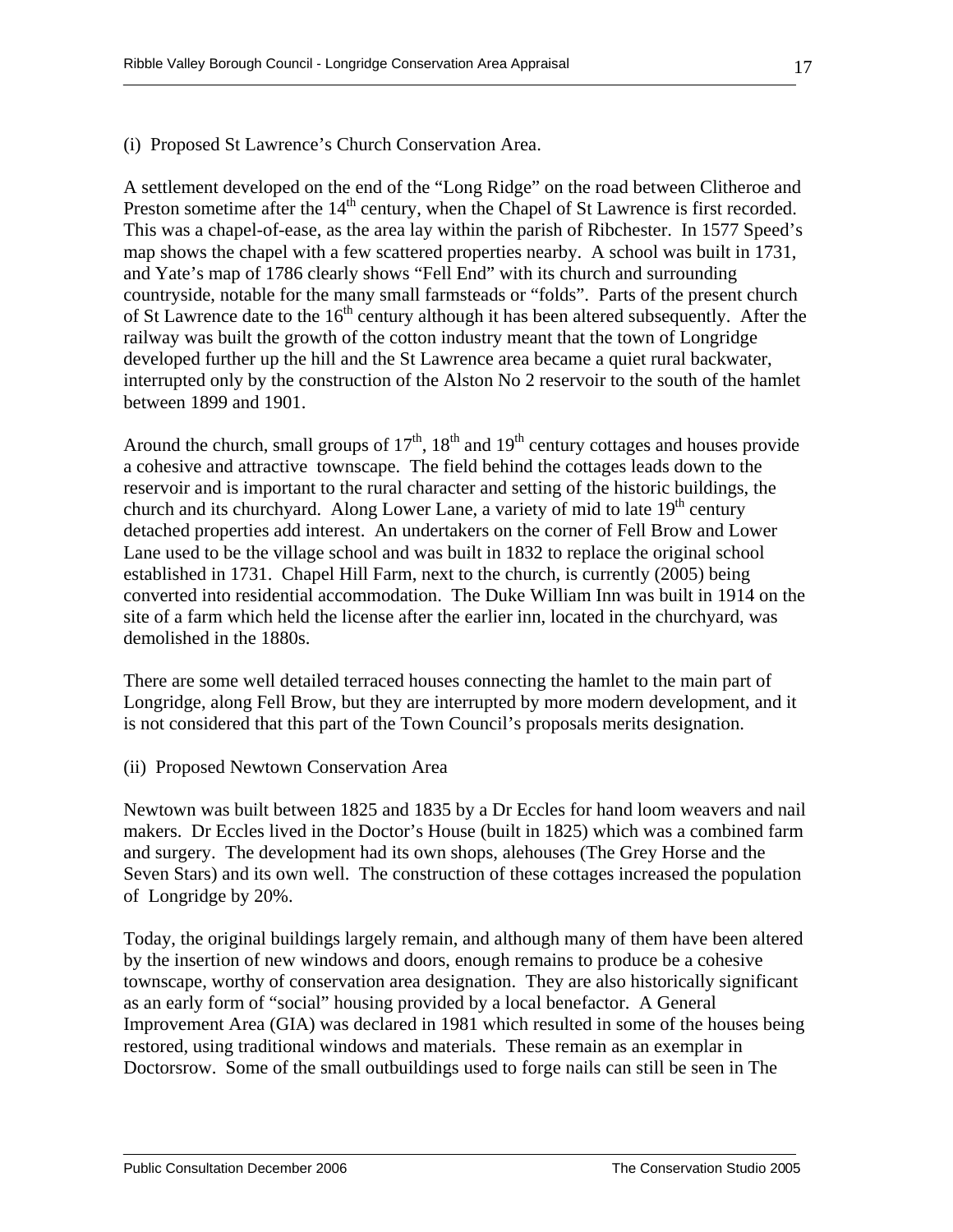Backs. The pair of houses opposite the Old Oak P H is called "College Villas" refers to Alston College, which now lies beneath the reservoir. They are dated 1870.

#### **Improvements to the public realm**

The following list, drawn out of the list of 'negatives' listed above, identifies where, and how, the qualities that provide the special interest of the conservation area can be reinforced:

- Review of design and materials of paving/streetscape throughout the area with a view to publication of a streetscape manual setting out principles for public space design. English Heritage's 'Streets For All' publication sets out general principles for a coordinated approach that can help provide an environment that is safe, enjoyable and appropriate to its surroundings.
- Poorly designed shopfronts with little regard for the host building and the streetscene spoil the historic character and appearance of a building or street. A Council *Shopfront Design Guide* would assist the promotion of good design.
- Small and localised areas of historic floorscape are part of the area's special interest. This appraisal has identified the most important examples of these surfaces which should be protected and repaired as necessary, using traditional techniques and materials. Existing sandstone setts or granite kerbs should be retained in any scheme of improvement or repair.
- A number of historic buildings are in a poor state of repair, for instance some of the houses facing the Market Place. Building owners should be encouraged to undertake repair and restoration works, possibly through contribution to costs from the Council's Conservation Grant Scheme.

#### **Tree Management Programme**

• Prepare a Tree Management Programme to record existing trees in public and private ownership and monitor their condition

#### **Monitoring and review.**

This document should be reviewed every five years in the light of the Local Development Framework and emerging government policy. A review should include the following:

- An evaluation of changes that have taken place in the conservation area, ideally by means of an updated photographic record;
- An assessment of whether the various recommendations detailed in this document have been acted upon, including opportunities for enhancement;
- A building condition survey;